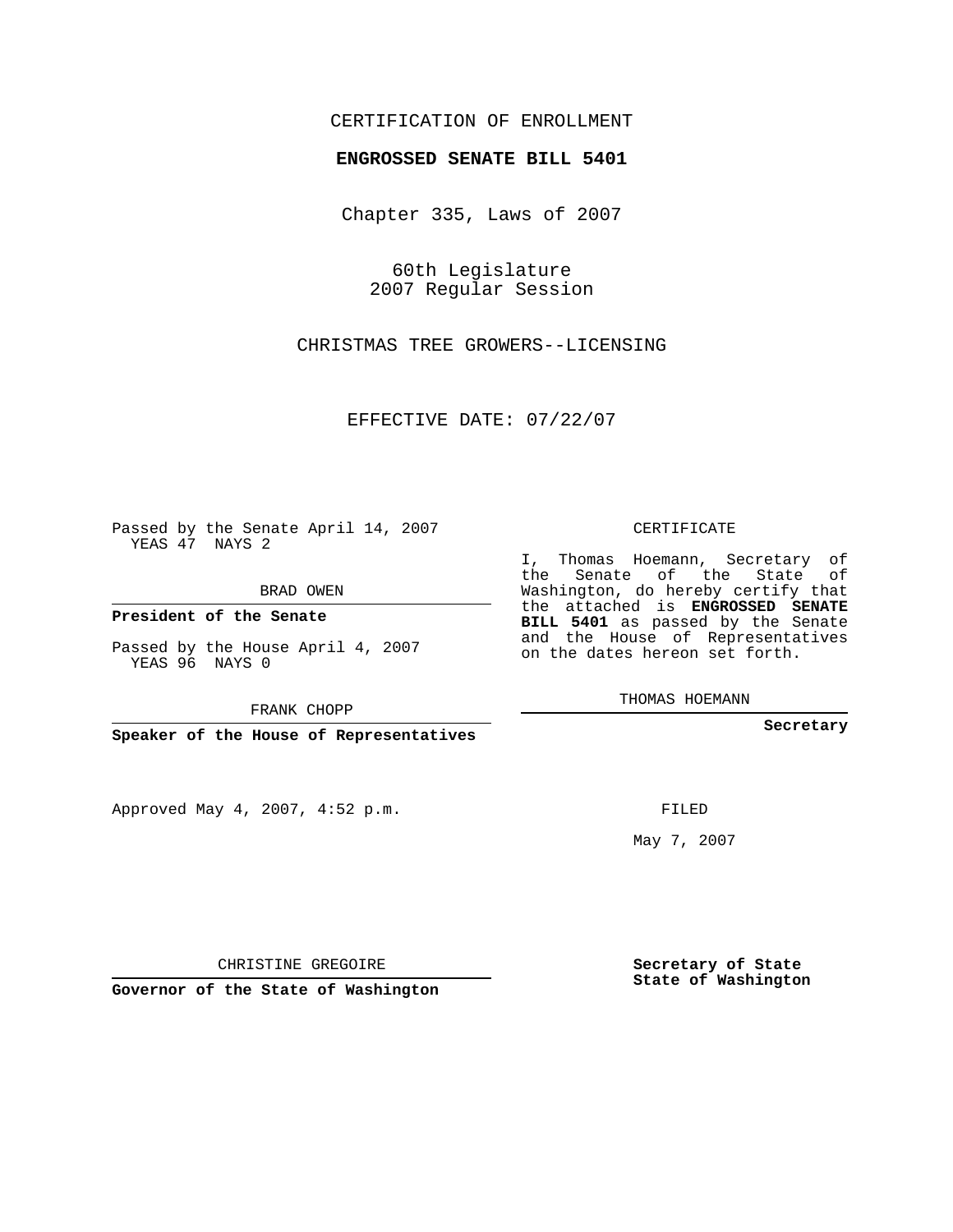## **ENGROSSED SENATE BILL 5401** \_\_\_\_\_\_\_\_\_\_\_\_\_\_\_\_\_\_\_\_\_\_\_\_\_\_\_\_\_\_\_\_\_\_\_\_\_\_\_\_\_\_\_\_\_

\_\_\_\_\_\_\_\_\_\_\_\_\_\_\_\_\_\_\_\_\_\_\_\_\_\_\_\_\_\_\_\_\_\_\_\_\_\_\_\_\_\_\_\_\_

## AS AMENDED BY THE HOUSE

Passed Legislature - 2007 Regular Session

**State of Washington 60th Legislature 2007 Regular Session**

**By** Senators Rasmussen, Swecker, Shin, Schoesler and Hatfield

Read first time 01/18/2007. Referred to Committee on Agriculture & Rural Economic Development.

 AN ACT Relating to Christmas tree grower licensure; amending RCW 15.13.250, 15.13.260, 15.13.265, 15.13.270, 15.13.340, 15.13.370, 15.13.390, 15.13.400, 15.13.420, 15.13.430, 15.13.440, 15.13.455, 15.13.470, and 15.13.490; adding new sections to chapter 15.13 RCW; and providing an expiration date.

BE IT ENACTED BY THE LEGISLATURE OF THE STATE OF WASHINGTON:

 **Sec. 1.** RCW 15.13.250 and 2000 c 144 s 1 are each amended to read as follows:

For the purpose of this chapter:

 (1) "Department" means the department of agriculture of the state of Washington.

 (2) "Director" means the director of the department or the director's duly authorized representative.

 (3) "Person" means any individual, firm, partnership, corporation, company, society and association, and every officer, agent or employee thereof.

 (4) "Horticultural plant" includes, but is not limited to, any horticultural, floricultural, or viticultural plant, or turf, for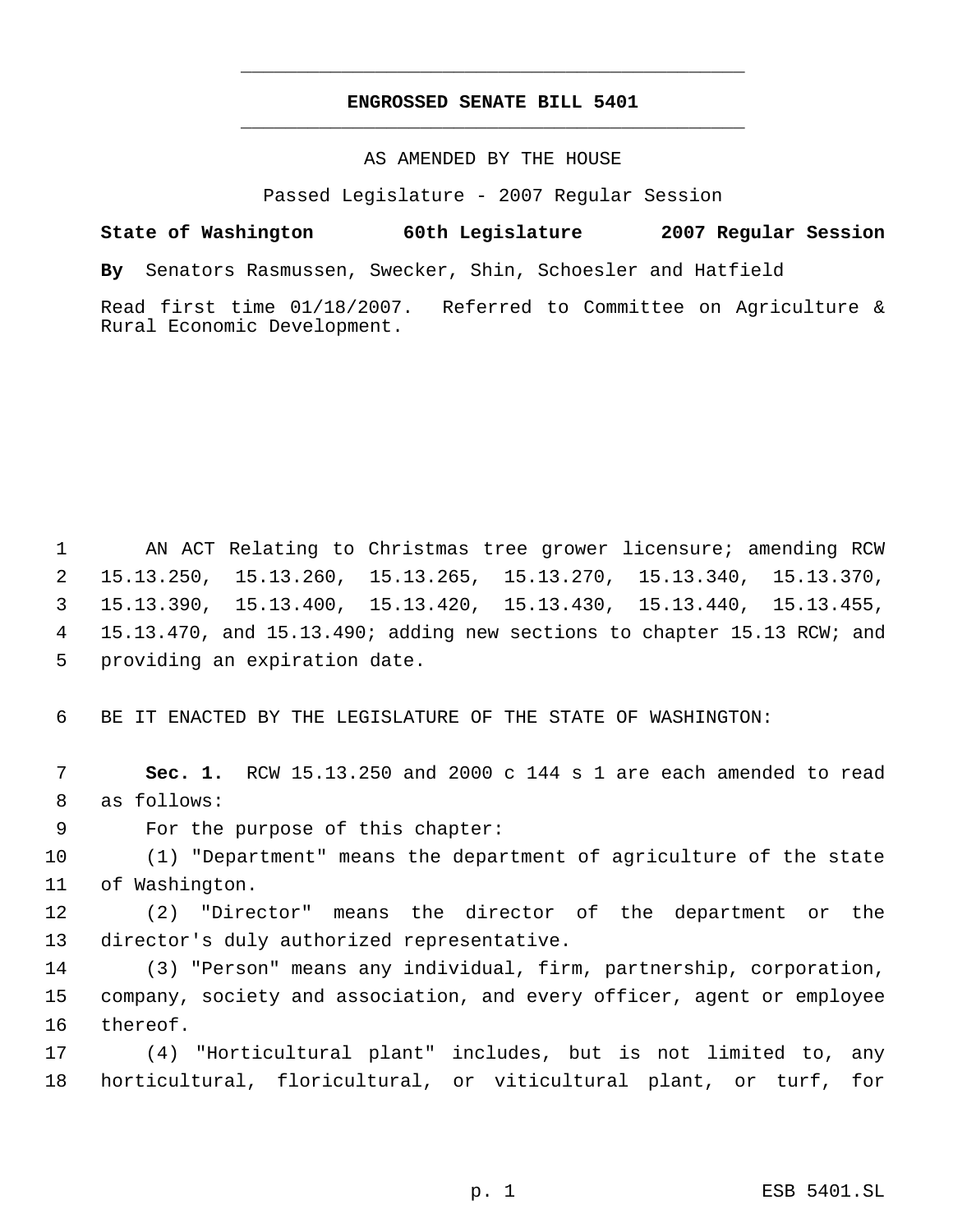planting, propagation or ornamentation growing or otherwise. The term does not apply to potato, garlic, or onion planting stock or to cut plant material, except plant parts used for propagative purposes.

 (5) "Horticultural facilities" means, but is not limited to, the 5 premises where horticultural plants or Christmas trees are grown, stored, handled or delivered for sale or transportation, or where records required under this chapter are stored or kept, and all 8 vehicles and equipment used to transport horticultural plants or 9 Christmas trees.

 (6) "Plant pests" means, but is not limited to, a living stage of insect, mite, or other arthropod; nematode; slug, snail, or other 12 mollusk; protozoa or other invertebrate animals; bacteria; fungus; 13 virus; viroid; phytoplasma; weed or parasitic plant; or any organisms similar to or allied with any of the plant pests listed in this 15 section; or any infectious substance; which can directly or indirectly injure or cause disease or damage to any plant or plant product or that threatens the diversity or abundance of native species.

 (7) "Inspection and/or certification" means, but is not limited to, 19 the inspection by the director of horticultural plants or Christmas 20 trees at any time prior to, during, or subsequent to harvest or sale and the issuance by the director of a written certificate stating if 22 the horticultural plants or Christmas trees are in compliance with the provisions of this chapter and rules adopted under this chapter. Inspection may include, but is not limited to, examination of 25 horticultural plants or Christmas trees, taking samples, destructive testing, conducting interviews, taking photographs, and examining records.

 (8) "Nursery dealer" means any person who sells horticultural plants or plants, grows, receives, or handles horticultural plants for the purpose of selling or planting for another person.

 (9) "Sell" means to sell, hold for sale, offer for sale, handle, or to use as an inducement for the sale of another article or product.

 (10) "Master license system" means the mechanism established by chapter 19.02 RCW by which master licenses, endorsed for individual state-issued licenses, are issued and renewed utilizing a master application and a master license expiration date common to each renewable license endorsement.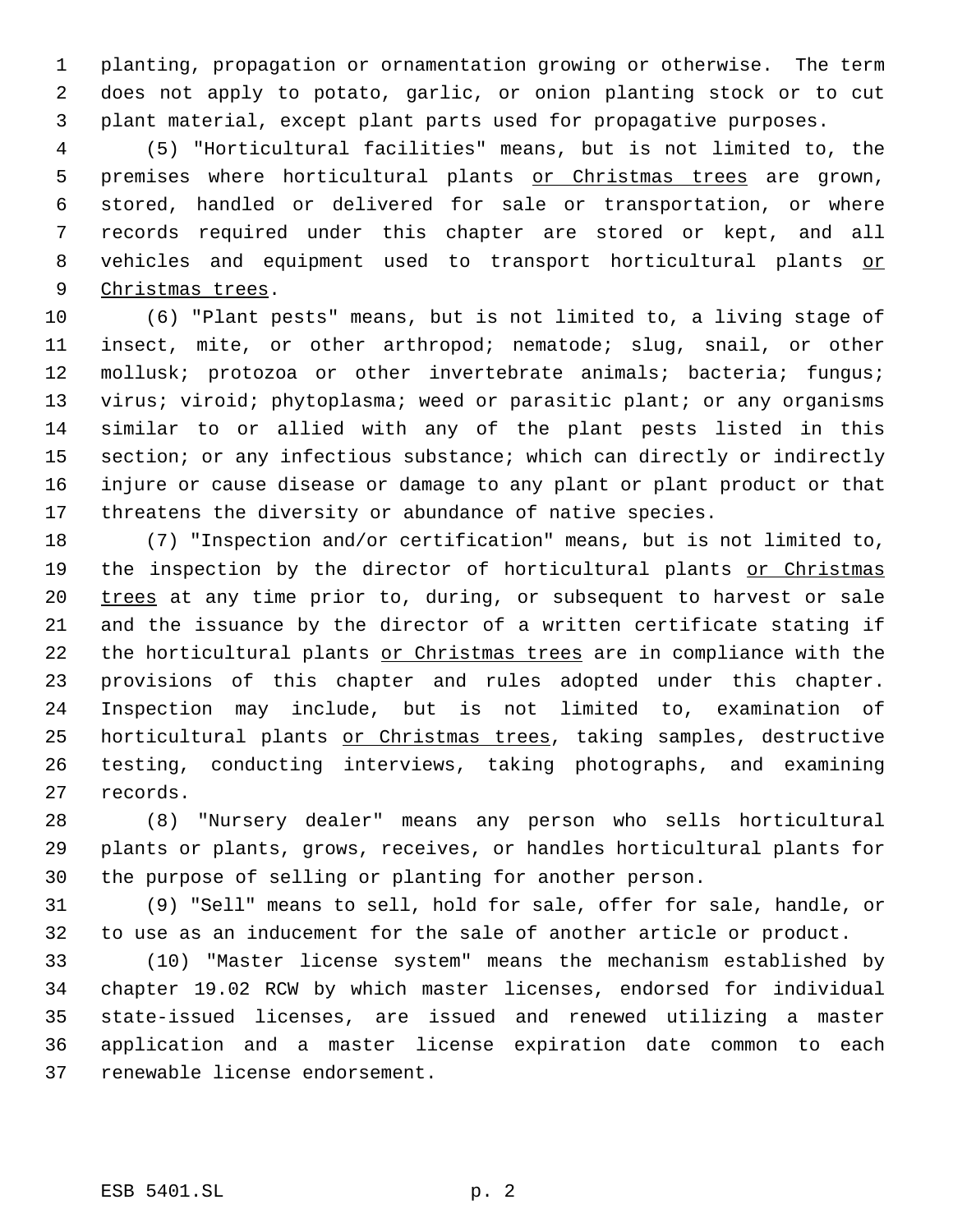(11) "Certificate" or "certificate of inspection" means an official document certifying compliance with the requirements of this chapter. The term "certificate" includes labels, rubber stamp imprints, tags, permits, written statements, or any other form of certification document that accompanies the movement of inspected and certified plant material, including Christmas trees.

 (12) "Turf" means field-cultivated turf grass sod consisting of grass varieties, or blends of grass varieties, and dichondra for use in residential and commercial landscapes.

 (13) "This chapter" means this chapter and the rules adopted under this chapter.

 (14) "Compliance agreement" means a written agreement between the department and a person engaged in growing, handling, or moving articles, plants, or plant products regulated under this chapter or title, in which the person agrees to comply with stipulated requirements.

 (15) "Consignor" means the person named in the invoice, bill, or other shipping document accompanying a horticultural plant as the person from whom the horticultural plant has been received for shipment.

(16) "Christmas tree" means a cut evergreen tree:

22 (a) Of a marketable species;

 (b) Managed to produce trees meeting United States number 2 or 24 better standards for Christmas trees as specified by the United States department of agriculture; and

 (c) Evidencing periodic maintenance practices of shearing or 27 culturing, or both; weed and brush control; and one or more of the following practices: Basal pruning, fertilization, insect and disease control, stump culture, soil cultivation, and irrigation.

 (17) "Christmas tree grower" means any person who grows Christmas 31 trees for sale.

 **Sec. 2.** RCW 15.13.260 and 2000 c 144 s 2 are each amended to read as follows:

 The director shall enforce the provisions of this chapter and may adopt any rule necessary to carry out its purpose and provisions including but not limited to the following: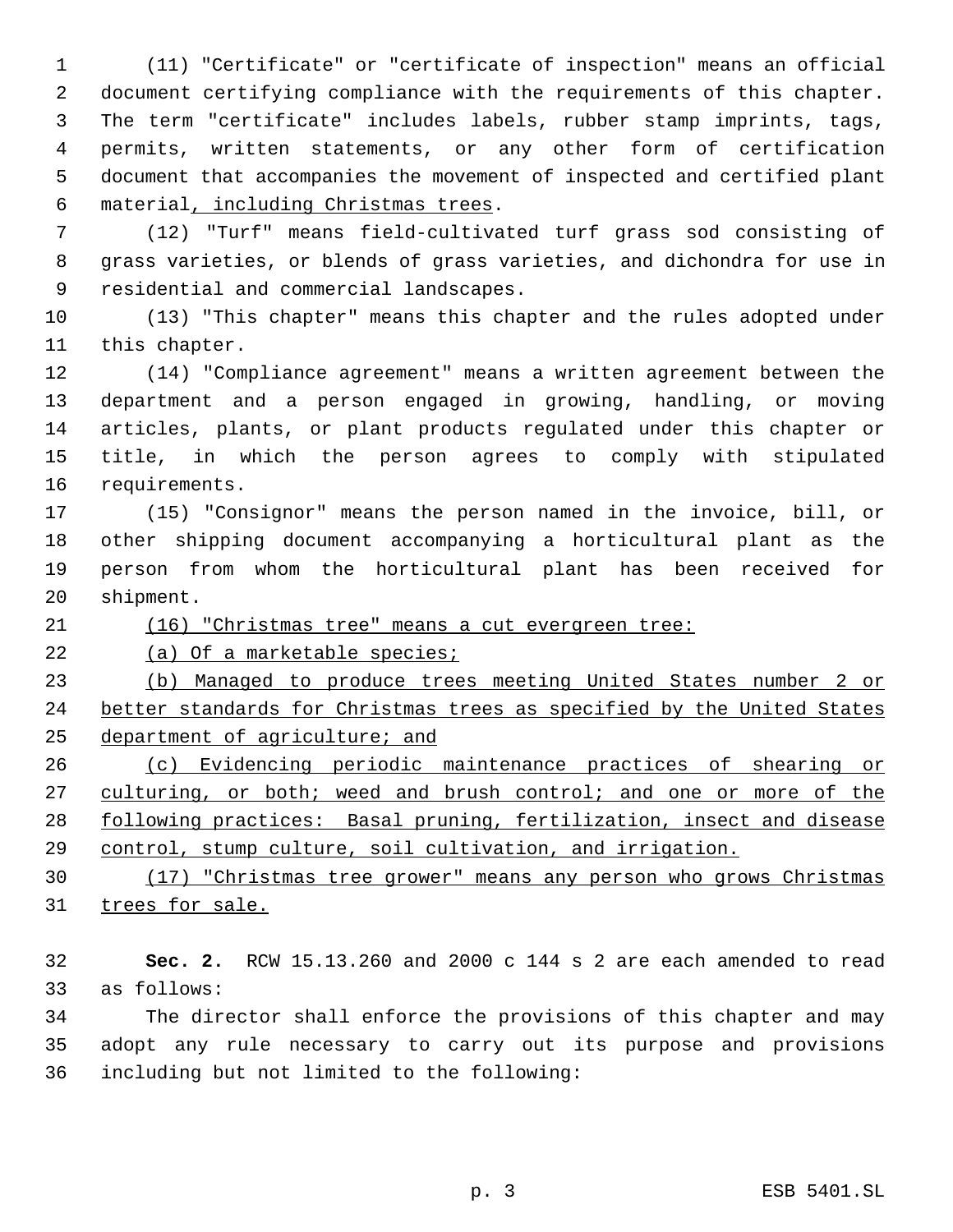- (1) The director may adopt rules establishing standards for grades and/or classifications for any horticultural plant.
- (2) The director shall adopt rules for labeling or tagging horticultural plants.
- (3) The director may adopt rules for the inspection and/or certification of any horticultural plant as to variety, quality, size and freedom from infestation by plant pests.
- (4) The director may adopt rules for the inspection and/or 9 certification of any Christmas tree as to freedom from infestation by plant pests.
- (5) The director shall adopt rules establishing fees for nursery dealer licenses and for inspection of horticultural plants and methods of fee collection.
- 14  $((\langle 5 \rangle) )$  (6) The director may adopt rules prescribing minimum informational requirements for advertising for the sale of horticultural plants within the state.
- 17  $((+6))$   $(7)$  The director may adopt rules establishing categories of sales and fees for permits established in RCW 15.13.270.
- (8) The director may adopt rules establishing fees for Christmas 20 tree grower licenses and for inspection of Christmas trees and methods of fee collection.
- **Sec. 3.** RCW 15.13.265 and 2000 c 144 s 4 are each amended to read as follows:
- (1) The director may enter and inspect the horticultural facilities of a nursery dealer at reasonable times for the purpose of carrying out the provisions of this chapter.
- (2) If the director is denied access, the director may apply to a court of competent jurisdiction for a search warrant authorizing access to the premises. The court may upon such application issue the search warrant for the purposes requested. The warrant shall be issued on probable cause. It is sufficient probable cause to show (a) the inspection is pursuant to a general administrative practice to determine compliance with this chapter or (b) the director has reason to believe that a violation of this chapter has occurred, is occurring, or may occur.
- (3) Denial of access to the director to perform inspections may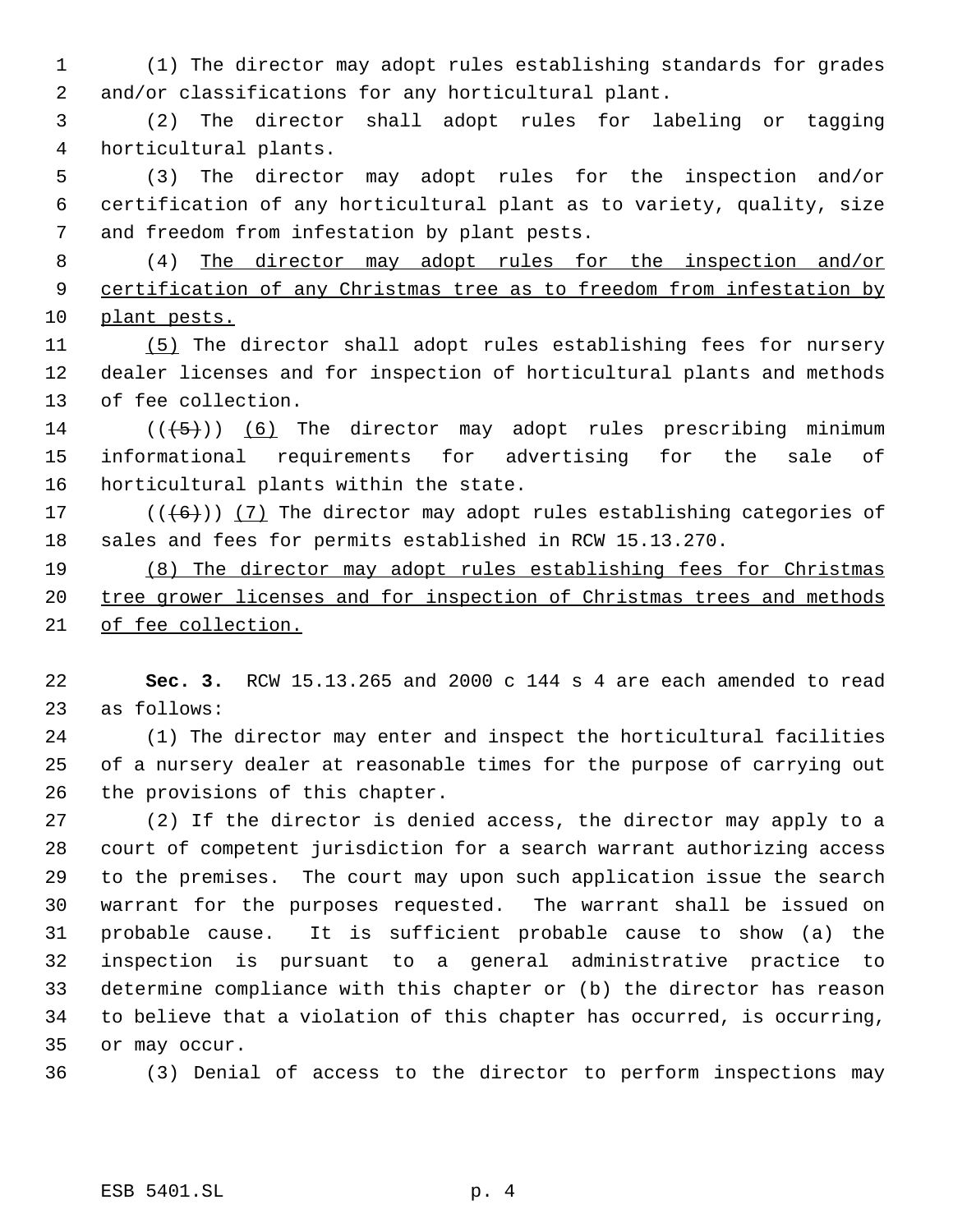1 subject a nursery dealer or Christmas tree grower to license revocation 2 ((of the nursery license)).

 **Sec. 4.** RCW 15.13.270 and 2000 c 144 s 5 are each amended to read as follows:

5 The provisions of this chapter relating to nursery dealer licensing do not apply to: (1) Persons making casual or isolated sales that do not exceed one hundred dollars annually; (2) any garden club, conservation district, or charitable nonprofit association conducting not more than three sales per year for not more than four consecutive days each of horticultural plants which are grown by or donated to its members; (3) educational organizations associated with private or public secondary schools. However, such a club, conservation district, association, or organization shall apply to the director for a permit to conduct such sales.

 All horticultural plants sold under such a permit shall be in compliance with the provisions of this chapter.

 NEW SECTION. **Sec. 5.** A new section is added to chapter 15.13 RCW, to be codified after RCW 15.13.310, to read as follows:

 (1) Any Christmas tree grower owning Christmas trees, whose business consists solely of retail sales to the ultimate consumer, is exempt from the requirements of this section if:

(a) The grower has less than one acre of Christmas trees; or

 (b) The grower harvests, by u-cut or otherwise, fewer than four hundred Christmas trees per year.

 (2) Licensed nursery dealers who furnish live plants for planting to Christmas tree growers are exempt from the requirements of this section.

 (3) No person may operate as a Christmas tree grower without first obtaining a license from the department.

 (a) The application must be accompanied by an annual fee, as established by the director in rule. The annual fee must not exceed forty dollars as a basic charge and a maximum of four dollars per acre as an acreage assessment. The annual Christmas tree grower license fee for any person may not exceed five thousand dollars.

 (b) The department may audit licensees during normal business hours to determine that appropriate fees have been paid.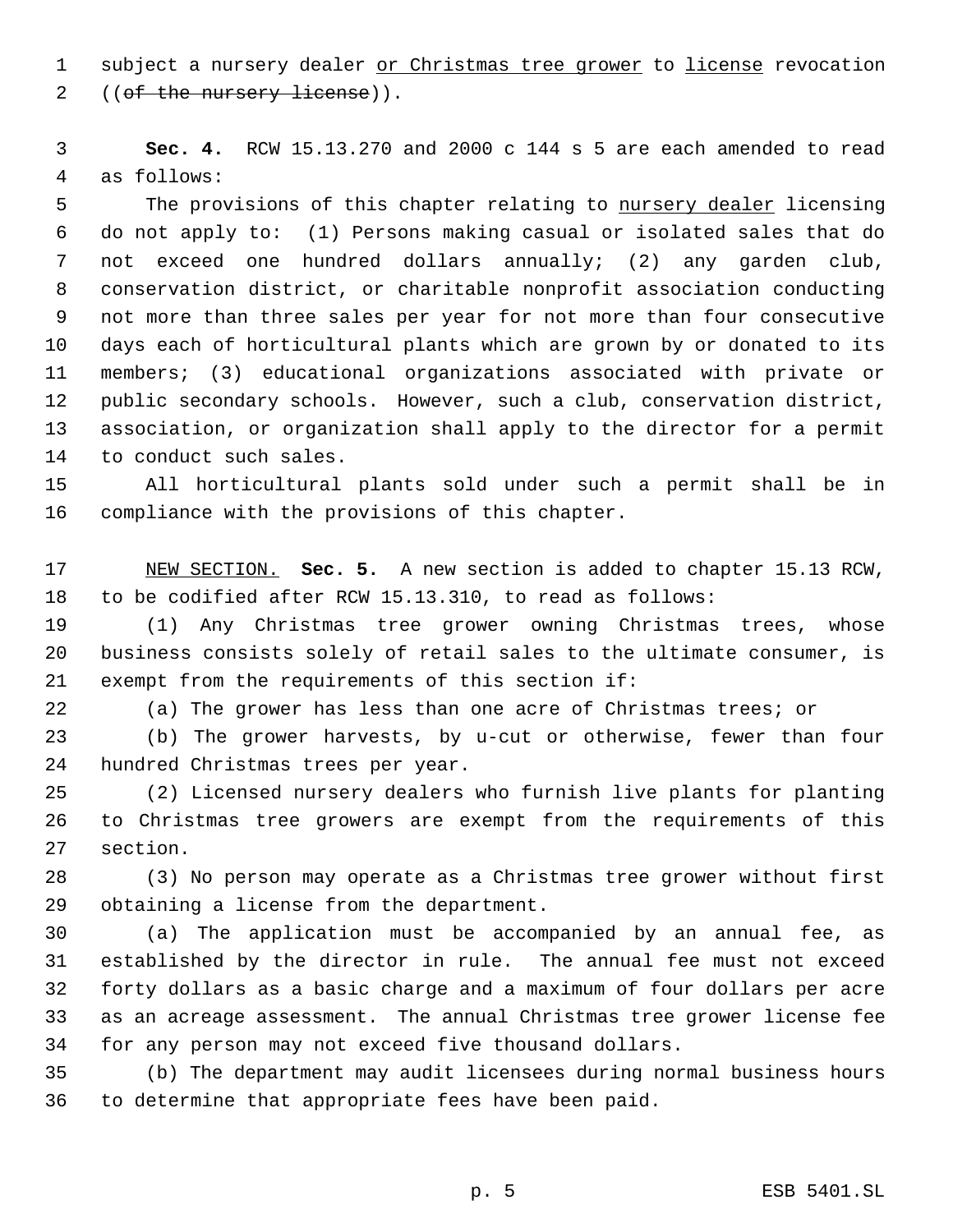NEW SECTION. **Sec. 6.** A new section is added to chapter 15.13 RCW, to be codified after RCW 15.13.310, to read as follows:

Application for a Christmas tree grower license shall include:

 (1) The full name of the person applying for the license, whether the applicant is an individual, receiver, trustee, firm, partnership, association, or corporation, and if the applicant is a firm or partnership the full name of each member of the firm or partnership, and if the applicant is an association or corporation the names of the officers of the association or corporation;

 (2) The principal business address of the applicant in the state and elsewhere;

 (3) The address and acreage of Christmas trees for each location included in the application;

 (4) The names of the persons authorized to receive and accept service of summons and legal notices of all kinds for the applicant; and

(5) Any other information prescribed by the director.

 NEW SECTION. **Sec. 7.** A new section is added to chapter 15.13 RCW to read as follows:

 The department shall immediately suspend any license issued under this chapter if the holder of the license has been certified pursuant to RCW 74.20A.320 by the department of social and health services as a person who is not in compliance with a support order. If the person has continued to meet all other requirements for licensure during the suspension, reissuance of the license shall be automatic upon the department's receipt of a release issued by the department of social and health services stating that the person is in compliance with the order.

 NEW SECTION. **Sec. 8.** A new section is added to chapter 15.13 RCW, to be codified between RCW 15.13.310 and 15.13.315, to read as follows: (1) An advisory committee is established to advise the director in the administration of the Christmas tree program.

 (2) When appointing this committee, the director shall consider names submitted by Christmas tree growers and by established Christmas tree grower associations having members in the state.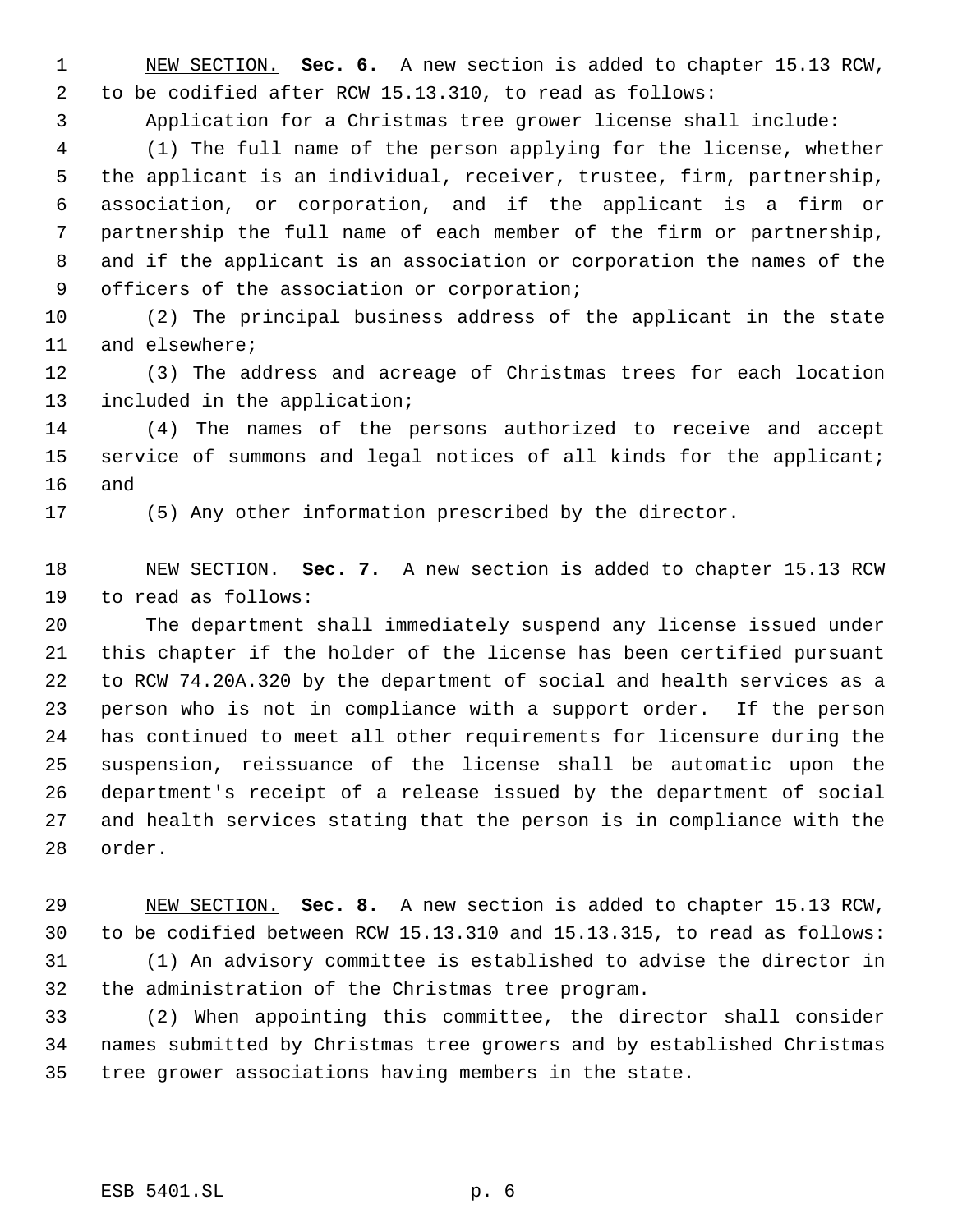(3) The committee consists of no fewer than five members, representing the interests of licensed Christmas tree growers and the Christmas tree industry, and the director or the director's designee.

 (4) The terms of the members of the committee shall be staggered and the members shall serve a term of three years or until their successor has been appointed.

 (5) In the event a committee member resigns, is disqualified, or vacates a position on the committee for any other reason, the vacancy shall be filled by the director under the provisions of this section governing appointments.

 **Sec. 9.** RCW 15.13.340 and 2000 c 144 s 13 are each amended to read as follows:

 (1) A late fee of twenty percent of the amount due shall be levied on all delinquent assessments for each license period the assessment is delinquent.

16 (2) The director shall not issue a nursery dealer license or 17 Christmas tree grower license to any applicant who has failed to pay any assessment due under the provisions of this chapter.

 **Sec. 10.** RCW 15.13.370 and 2002 c 215 s 3 are each amended to read as follows:

 (1) Any person licensed under the provisions of this chapter may request the services of a department inspector at the licensee's place of business or point of shipment during the shipping season. Subsequent to inspection the inspector shall issue to the licensee a certificate of inspection signed by the inspector covering any 26 horticultural plants or Christmas trees which the inspector finds to be in compliance with the provisions of this chapter.

 (2) Any person financially interested in any horticultural plants 29 or Christmas trees may request inspection and/or certification services provided for horticultural plants or Christmas trees under this chapter.

 (3) To facilitate the marketing of agricultural commodities and other plant products, the director may provide, if requested, special inspections or certifications not otherwise authorized under this chapter and shall prescribe a fee for that service.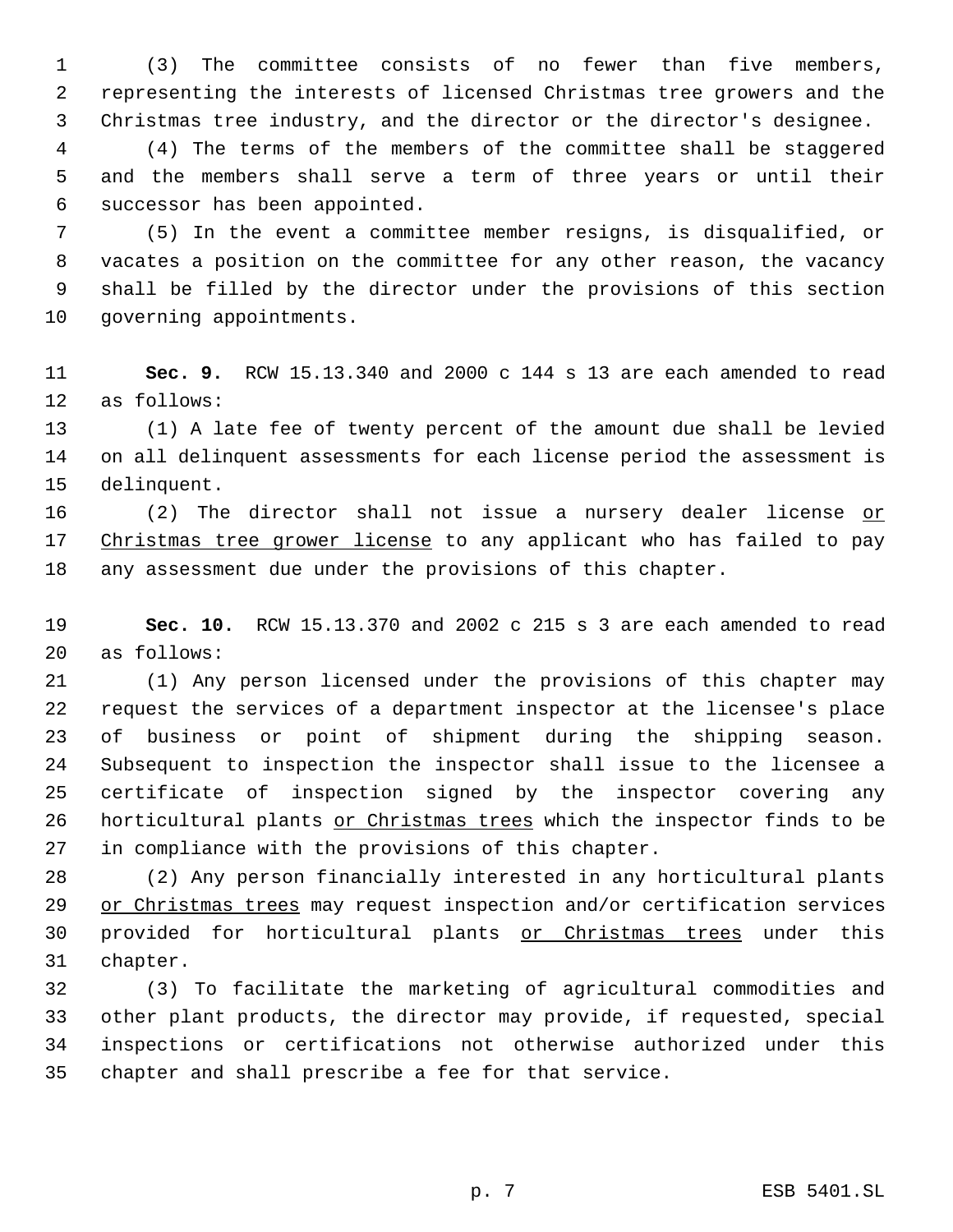**Sec. 11.** RCW 15.13.390 and 2000 c 144 s 17 are each amended to read as follows:

 It is unlawful for any person to sell, ship, or transport any 4 horticultural plant or Christmas tree in this state unless it meets standards established in rule for freedom from infestation by plant pests and the other requirements of this chapter.

 **Sec. 12.** RCW 15.13.400 and 2000 c 144 s 18 are each amended to read as follows:

 (1) It is unlawful for any person to ship or deliver any horticultural plant into this state unless it is accompanied by an inspection certificate from the state or country of origin stating that the horticultural plant meets the requirements of this chapter. The director may require the shipper or receiver to file a copy of the manifest of nursery cargo or shipment of horticultural plants into this state with the director on or before the date the horticultural plants enter into the state.

17 (2) The director may by rule require that any or all ((such)) 18 horticultural plants or Christmas trees delivered or shipped into the state be inspected for conformance with the requirements of this chapter prior to release by the person delivering or transporting such 21 horticultural plants or Christmas trees even though accompanied by acceptable inspection certificates issued by the state or country of origin.

 (3) Any shipment found not to be in compliance with the requirements of this chapter may be returned to the consignor at the consignor's expense. The consignor may subsequently request a hearing which shall be held in conformance with RCW 34.05.479 or other applicable provision of chapter 34.05 RCW.

 **Sec. 13.** RCW 15.13.420 and 2000 c 144 s 20 are each amended to read as follows:

It is unlawful for any person:

 (1) To falsely claim to be an agent or representative of any 33 nursery dealer in horticultural plants or Christmas tree grower;

 (2) To sell or distribute horticultural plants by any method which has the capacity and tendency or effect of deceiving any purchaser or prospective purchaser as to the quantity, size, grade, kind, species,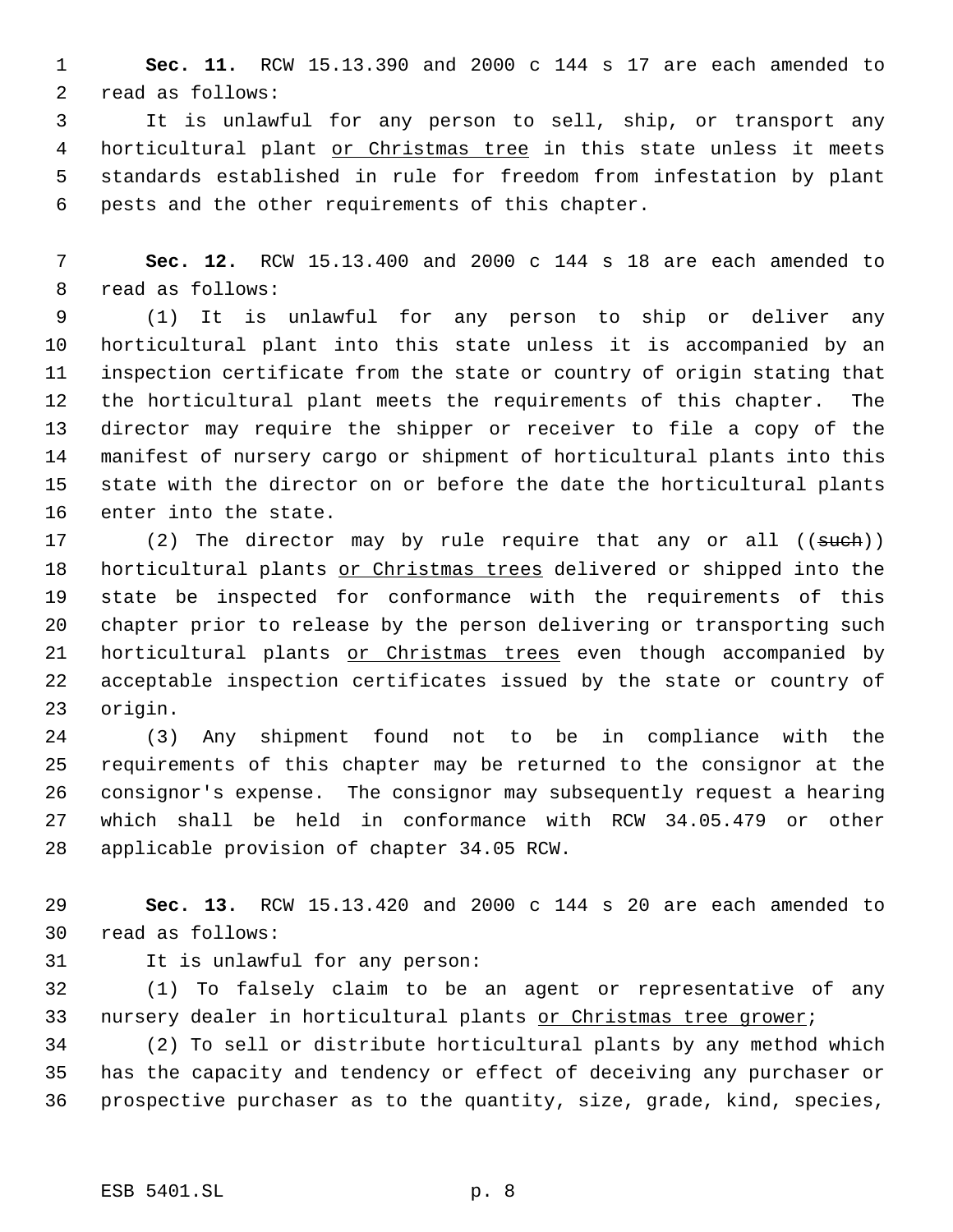age, method of propagation, maturity, condition, vigor, hardiness, number of times transplanted, growth ability, growth characteristics, rate of growth or time required before flowering or fruiting, price, origin or place where grown, or in any other material respect;

 (3) To alter an official certificate or other official inspection document for plant materials, including Christmas trees, covered by this chapter or to falsely represent a document as an official certificate;

 (4) To substitute any horticultural plant, Christmas tree, or 10 agricultural commodity for a horticultural plant, Christmas tree, or agricultural commodity covered by an inspection certificate.

 **Sec. 14.** RCW 15.13.430 and 2000 c 144 s 22 are each amended to read as follows:

 When the director has cause to believe that any horticultural 15 plants or Christmas trees are damaged or are infested or infected by any plant pest, the director may issue a hold order on such 17 horticultural plants or Christmas trees. A hold order may prescribe 18 conditions under which ((plants)) the damaged, infested, or infected material must be held to prevent spread of the infestation or infection. Treatment or other corrective measures shall be the sole 21 responsibility of the persons holding the ((plant)) material for sale. It is unlawful to sell or move such plants until released in writing by the director.

 **Sec. 15.** RCW 15.13.440 and 2000 c 144 s 23 are each amended to read as follows:

 The director shall condemn any horticultural plants shipped or sold when such horticultural plants are found to be dead, in a dying condition, seriously broken, diseased or infested to the extent that treatment is not practical, damaged, frozen, or abnormally potbound. The director shall condemn any Christmas trees shipped or sold if they are found to be diseased, infected, or infested to the extent that treatment is not practical. The director shall order such 33 horticultural plants or Christmas trees to be destroyed or returned at shipper's option.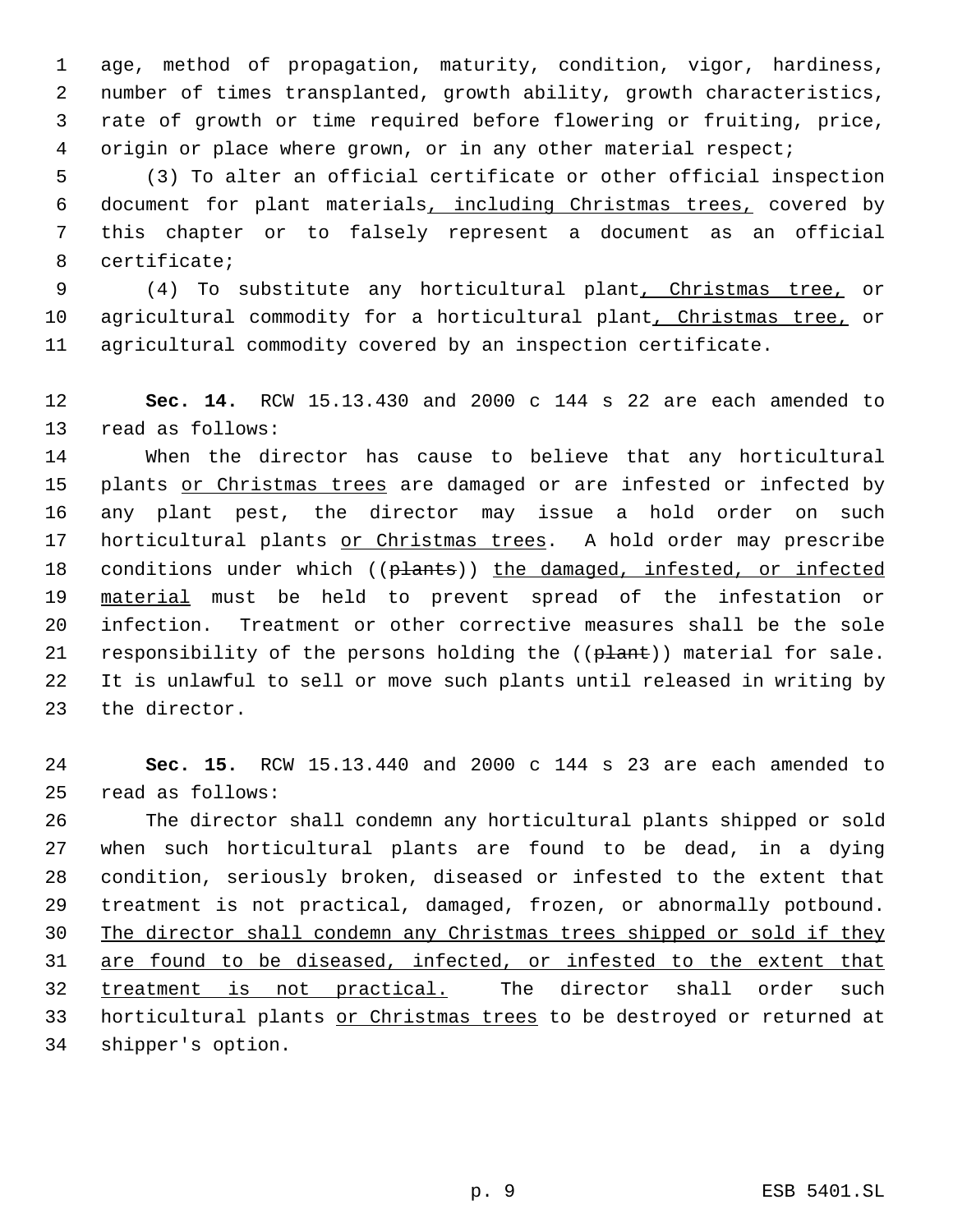**Sec. 16.** RCW 15.13.455 and 2000 c 144 s 27 are each amended to read as follows:

 (1) The director may apply to the superior court of Thurston county for a prompt hearing on, and the court shall have jurisdiction upon, and for cause shown the court shall, without proof that an adequate remedy at law does not exist, grant an injunction restraining any person from operating as a nursery dealer or Christmas tree grower without a valid license.

 (2) An order restraining any person from operating as a nursery dealer or Christmas tree grower without a valid license shall contain such provision for the payment of pertinent court costs and reasonable attorneys' fees and administrative expenses as is equitable and the court deems appropriate in the circumstances.

 **Sec. 17.** RCW 15.13.470 and 2002 c 215 s 4 are each amended to read as follows:

 (1) Except as provided in RCW 15.13.285 and in subsections (2)  $((and)), (3), and (4)$  of this section, all moneys collected under this chapter shall be paid to the director, deposited in an account within the agricultural local fund, and used solely for carrying out this chapter. No appropriation is required for the disbursement of moneys from the account by the director.

 (2) All fees collected under RCW 15.13.310 shall be deposited in the planting stock certification account within the agricultural local fund to be used only for the Washington grapevine and fruit tree certification and nursery improvement programs as set forth in this chapter and chapter 15.14 RCW.

 (3) All fees collected under section 5 of this act shall be deposited in the Christmas tree account within the agricultural local 29 fund to be used only for the Washington Christmas tree program as established under this chapter, which may include market surveys and research related to Christmas trees.

 (4) All moneys collected for civil penalties under this chapter shall be deposited in the nursery research account within the agricultural local fund.

 **Sec. 18.** RCW 15.13.490 and 2000 c 144 s 31 are each amended to read as follows: